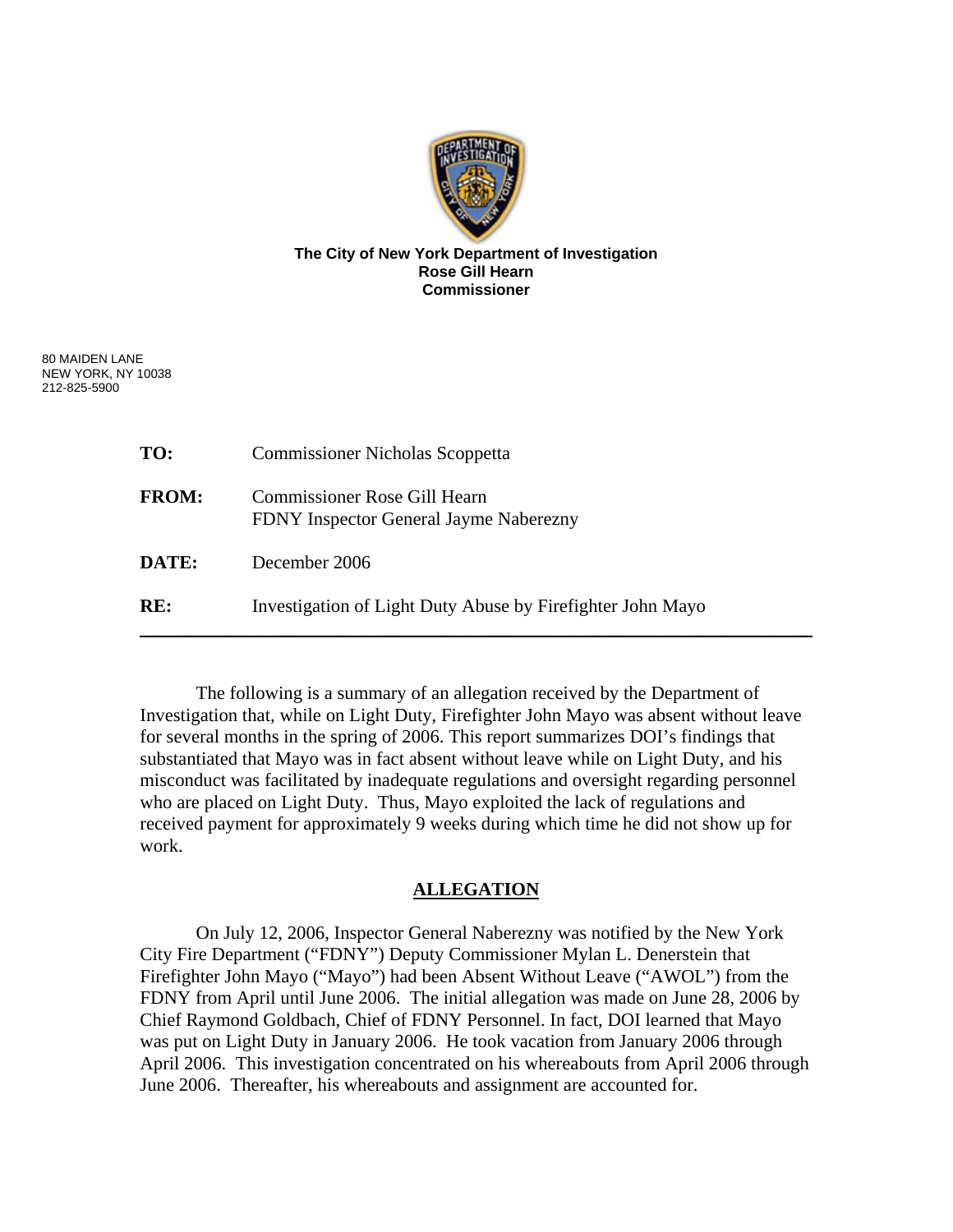#### **THE INVESTIGATION**

 According to Chief Goldbach, on June 13, 2006 the Light Duty Desk notified the Bureau of Personnel that it would be receiving a Light Duty firefighter from Division 7, which includes fire companies serving in the Bronx.<sup>1</sup> On June 14, 2006, Mayo reported for duty at the Bureau of Personnel and was interviewed by Goldbach and Chief Rory Houten, Goldbach's executive officer. Goldbach told investigators that Mayo had been assigned to Light Duty at Division 7, but was AWOL from April until June 14, 2006. Goldbach and Houten questioned Mayo about his absence from duty since the completion of his vacation in April 2006. According to Chief Goldbach, when he questioned Mayo as to his whereabouts, Mayo was "uneasy and reluctant to answer" and stated simply that he was "on vacation." Mayo admitted to Goldbach that he had not been granted a six month vacation leave. Chief Goldbach then contacted BITS to pursue AWOL charges against Firefighter Mayo.

 On June 28, 2006 the FDNY Bureau of Investigations and Trials ("BITS"), FDNY's disciplinary unit, began an investigation into the matter. BITS investigators went to Division 7 to interview Chief James Mulrenan, the Deputy Chief in Division 7, and Lt. Matthew Donachie, the Division's Administrative Officer, and to retrieve relevant documents. Mulrenan was responsible for supervising Mayo's original Light Duty assignment in Division 7. Donachie was responsible for administering the Light Duty personnel for Division 7. BITS also obtained payroll, Bureau of Health Services ("BHS") and personnel records regarding Firefighter Mayo.

 On July 11, 2006, the case was transferred to the Office of Inspector General (OIG) of the Department of Investigation. All of the officers from Ladder 50 (Mayo's original home assignment) and Division 7, as well as Firefighter Mayo, were interviewed by the OIG.

# **INTERVIEWS**

## **Ladder 50 Officers**

**Captain Jeffrey Smithwick**, the Captain in charge of Ladder 50, was interviewed regarding the preparation process for Time Keeping and Payroll Reports (TPRs) at Ladder 50, Mayo's home assignment. (Firefighters keep track of sick leave, medical leave, Light Duty, overtime and other "exceptions" to regular duty assignments. The officer on duty is supposed to initial each firefighter's TPR at the end of each shift.) Smithwick stated that TPRs are filled out at the completion of each tour by the officer on duty. He advised that even though the officers are required by regulations to initial each tour on the TPR, they do not always comply. The TPRs are then finalized on the following Saturday's day tour. (Finalized means separating the TPRs, which are two-part

 $\overline{\phantom{a}}$ 

 $<sup>1</sup>$  A Firefighter is placed on "Light Duty" when he is capable of some work, but is unable to perform full</sup> firefighting duties because of injury or illness, as determined by a doctor at the FDNY Bureau of Health Services ("BHS"). A firefighter is given an appropriate assignment, based on his skills and the nature of his disability, by the Light Duty Desk, which is located in FDNY Operations at Metrotech Center.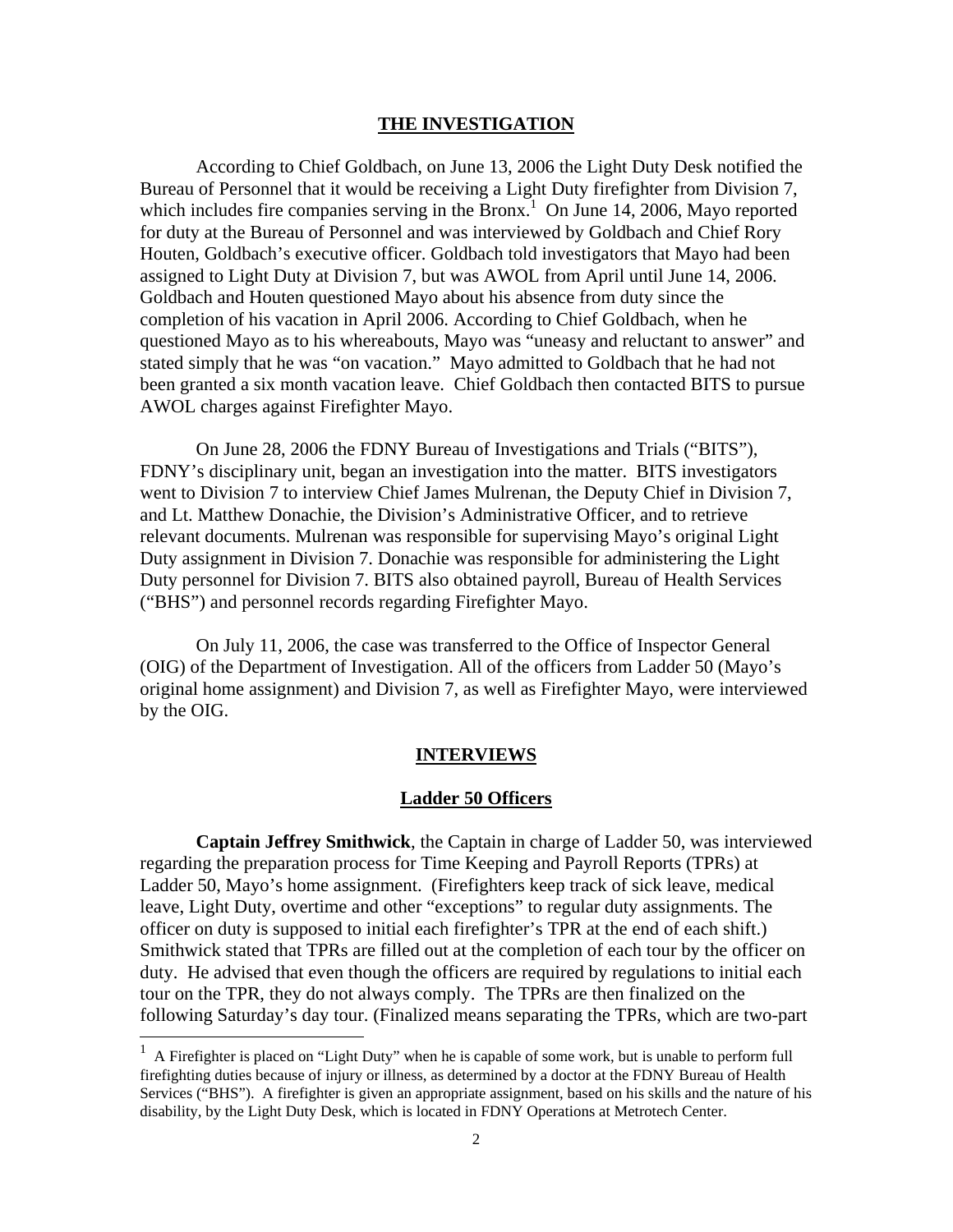forms, and batching them for delivery to FDNY Payroll Office at Metrotech.)

 Captain Smithwick was shown copies of Mayo's TPRs obtained from Ladder 50 for the period of April to June 2006. He could not recall completing any of the TPRs although it would have been his job to do so on the tours that he worked. Mayo's TPRs for April to June 2006 did not reflect any medical leave, Light Duty, or vacation. Thus, the TPRs as submitted erroneously suggested that Mayo was working regularly scheduled tours during the April to June 2006 time period. The TPRs did not contain the initials of any officer on them and they were accepted without those initials. Indeed, an "X" was placed on almost every one of Mayo's TPRs. By placing an "X" on the TPR, one or more of the three officers assigned to Ladder 50 was attesting that Mayo was actually present for duty and working; that he was not on Light Duty; and there were no other exceptions to Mayo's regular tour of duty. In fact, all three officers have admitted that Mayo was not physically in the firehouse from April to June 2006. They also admitted that they did not initial the TPRs, they never do so, and the rule requiring the initial is not enforced. $2$ 

 Captain Smithwick was asked about the Light Duty policy and how the Ladder Company is notified by Personnel when a member is assigned to Light Duty. He stated that the firehouse is sometimes notified by fax of the member's status and assignment. He recalled learning of Mayo's Light Duty status by fax (he did not recall when) but did not recall seeing him in the firehouse after January 2006. The Ladder 50 "pass along book" (a diary of events noted during the tour) contains a notation, dated March 8, 2006, stating "Mayo calls and states going full duty 3/15." Smithwick did recall, as did Lt. Daniel Conklin of Ladder 50, being told by a "Light Duty lieutenant at the division" to give Mayo vacation marks for five weeks beginning at the end of January. His vacation would have ended on April 3, 2006. Sometime later, in May or June 2006, Smithwick recalled receiving a call from Lt. Conklin stating that Division 7 was looking for firefighter Mayo. Conklin also expressed concern to Smithwick that they (Ladder 50) "were going to get in trouble because Division 7 could not find Mayo and Ladder 50 was filling out his TPRs." Captain Smithwick knew that Mayo had been assigned on Light Duty to Division 7 and responded "it's not our problem, he is not assigned to us."

**Lt. Christian Delessio**, also assigned to Ladder 50, stated that he first became aware that there was a problem with Mayo when a "Light Duty officer" called the firehouse looking for Mayo in June 2006. The Light Duty officer asked Delessio if he had seen Firefighter Mayo. The Light Duty officer told Delessio that no one knew where Mayo was. Delessio made attempts to contact Mayo, including by calling Mayo and leaving him a message. Delessio denied marking an "X" on Mayo's TPRs.

**Lt. George Diaz**, assigned to Ladder 50, confirmed that Mayo's TPRs were done at the firehouse during the time he was on Light Duty although he stated he did not recall

 $\overline{\phantom{a}}$ 

<sup>&</sup>lt;sup>2</sup> The failure to have initials of officers on TPRs is a chronic problem Department-wide, not just Ladder 50. While the officers know the Department rules require the initials, they stated that the rule is honored in the breach. This makes for little to no accountability for the firefighters whereabouts for which they are being paid.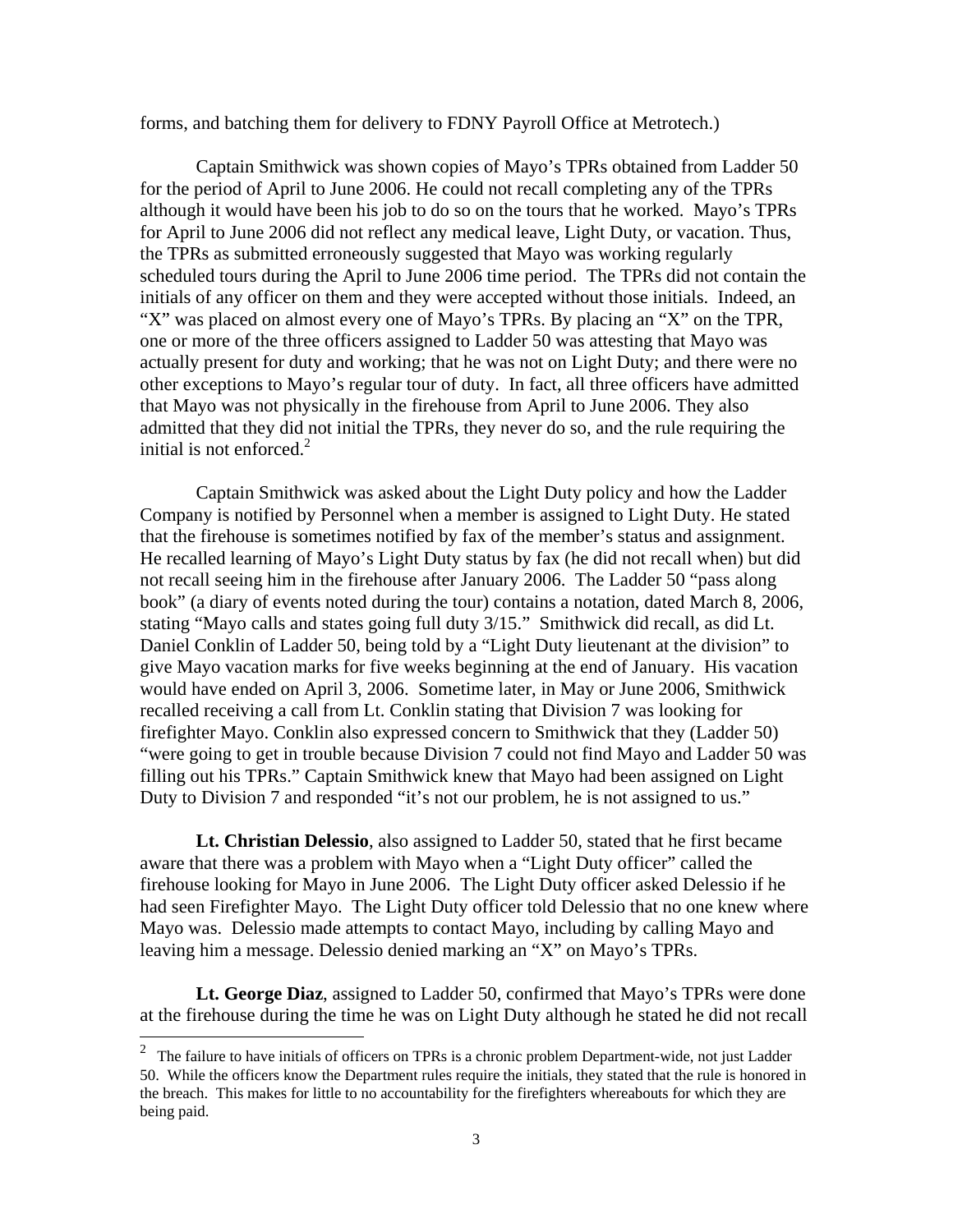completing any of them. Diaz stated that he did not recall getting any official notification of Mayo's Light Duty status. Diaz stated he saw Mayo at the firehouse in April or May, sometime after Diaz returned from his own vacation in 2006. During this encounter, Mayo asked Diaz to complete the paperwork to carry over his vacation from 2005 to 2006. Within a day after this request, a chief from the  $7<sup>th</sup>$  Division called the firehouse and instructed Diaz not to fill out the request. Diaz then informed Mayo that he was instructed not to fill out the carry over request. Several weeks later, Diaz recalled Mayo was at the firehouse looking for his TPRs because, Mayo said, "he needed the records in relation to his TPR/vacation issues."

 Although all of the officers from Ladder 50 recall Mayo's TPRs for April through June 2006 were housed at the firehouse, none of them could recall completing them. There were no initials on any of the TPRs to identify the officers who may have completed them. The TPRs were completed with "X"s signifying Mayo was on regular duty for which he was paid, and yet he was not at the firehouse at that time. Whoever processed them should have known that. None of the officers interviewed admitted to doing the TPRs.

## **Division 7**

 Mayo was apparently transferred from Ladder 50 to Division 7 in December 2005, after "an incident with the media" had occurred.<sup>3</sup> **Lt. Brian Singer** is currently a "covering officer"<sup>4</sup> in Division 7 and has been assigned to the Division since June 2005. Singer's duties at the Division included basic office management, distribution of paperwork and assignments. Singer stated that a fax with a list of Light Duty members would arrive by fax from the Light Duty Desk every Thursday. Singer was interviewed at DOI on September 28, 2006.

 In December 2005, Mayo was assigned to Division 7. He worked there until he went on approved vacation that began at the end of January 2006. Prior to going on vacation, Singer recalls Mayo telling him that he (Mayo) had received notice that he would be "boarded"<sup>5</sup> at the end of March due to a medical condition. Singer and Mayo totaled up Mayo's vacation hours from Ladder 50 for 2005 and found that Mayo had accumulated enough time to be on vacation until on or about April 1. According to Singer, even though Mayo was assigned to Division 7, Singer understood that Mayo's TPRs would nevertheless continue to be completed at Ladder  $50<sup>6</sup>$  Lt. Singer advised an officer at Ladder 50 (Singer could not recall which officer) to give Mayo a vacation mark for five weeks beginning January 23, 2006 ending on approximately April 3, 2006.

 $\overline{\phantom{a}}$ 

 $3\,$  In January 2005, on "Black Sunday," three firefighters died in two different fires in the Bronx and Brooklyn. The deaths in the Bronx were attributed to illegal apartment conversions. Mayo appeared in several media articles because, allegedly, he owned buildings with illegally converted apartments.

 $4\,$  A "covering officer" is a substitute for the regular officer on duty.

 $<sup>5</sup>$  A firefighter who believes that he has become disabled due to a work related injury or illness must appear</sup> before the "1B" board, established by the Pension Law, and prove his disability. A firefighter who has been granted a disability pension by the 1B board is considered "boarded."

This practice is another systemic accountability problem that should be analyzed by the Department.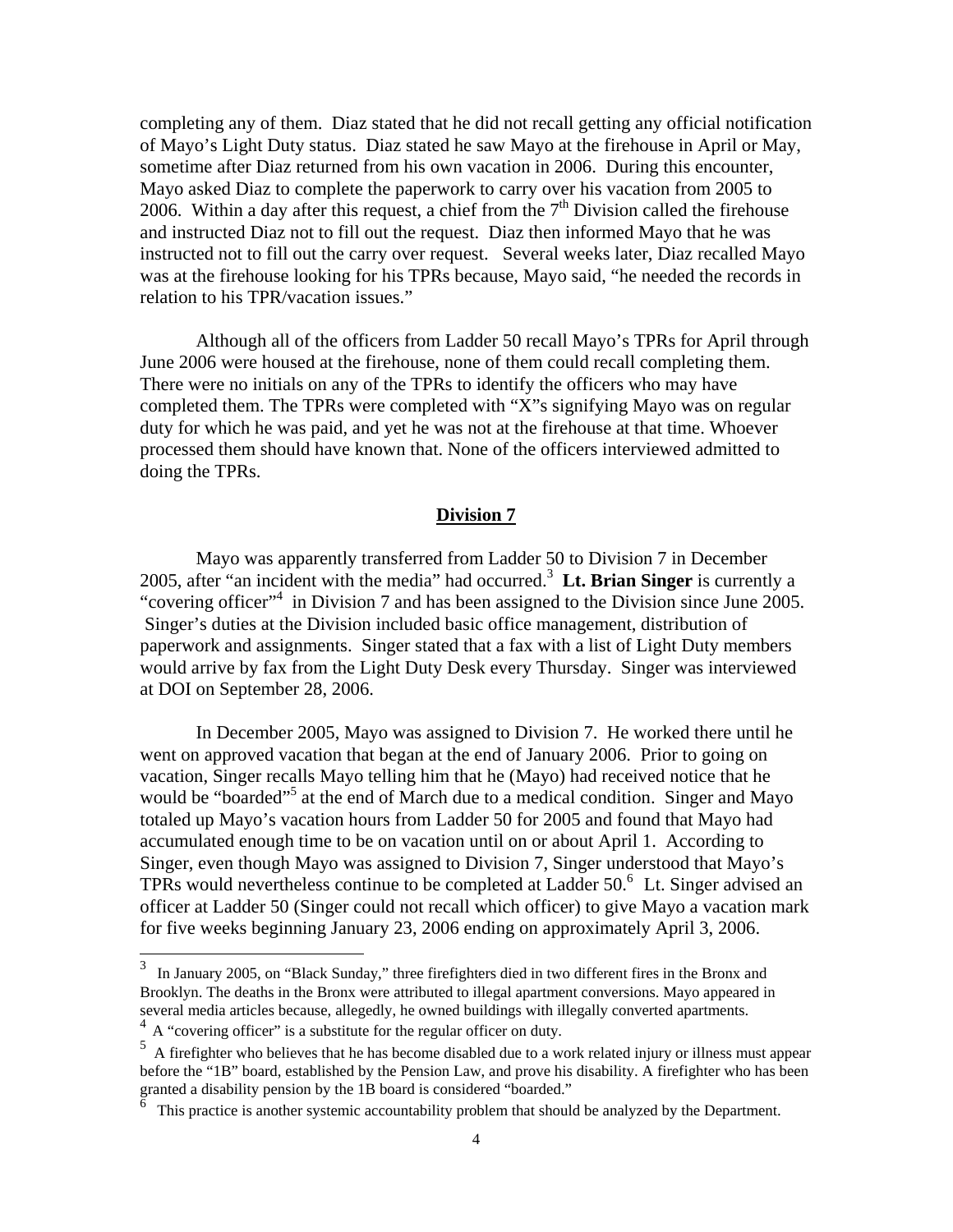Unbeknownst to Lt. Singer, Firefighter Mayo never returned to work in April. In June, when questions were being asked about Mayo's whereabouts, Singer called Mayo on his cell phone and asked where he was. Mayo responded that he was not at work and was on medical leave. Mayo then asked Singer if his vacation could be extended until June. Singer told Mayo that he could not do that. About a week later, Singer received a call from Mayo. Mayo told Singer that he was put on medical leave effective April through June 2006 and stated that he had a note from BHS. As more fully discussed below, that was not accurate.

**Chief Mulrenan**, a Deputy Chief in Division 7, stated that in late December or January 2006, Mayo spoke to Lt. Singer regarding taking vacation leave and the amount of hours that he had accrued in 2005. Mulrenan confirmed that Mayo was granted vacation leave from on or about January 23, 2006 until on or about April 1, 2006. Chief Mulrenan stated, however, that after April, Mayo stopped appearing on the Light Duty sheets for Division 7 that were sent every Thursday to the Division from the Light Duty Desk.<sup>7</sup> Mulrenan stated that because of this, everyone at the Division assumed that Mayo was no longer on Light Duty or had been reassigned. Chief Mulrenan made no further inquiry as to where Mayo was at that point. Mulrenan also stated that, to his knowledge, the TPRs for Mayo were never forwarded to the Division for preparation but remained at Ladder 50.

 In June 2006, Mulrenan asked Lt. Matthew Donachie, who was then acting in a Light Duty capacity at Division 7, to find Firefighter Mayo. Mulrenan stated that Donachie eventually tracked Mayo down and found him in Atlanta, Georgia at his grandmother's house. Mulrenan has not had any contact with Mayo since then.

**Lt. Matthew Donachie** was interviewed at DOI on September 28, 2006. Lt. Donachie was a Light Duty officer at Division 7 from January to August 2006, where his duties included managing the Light Duty firefighters assigned to the Division. He stated that during the period from February to March 2006 there was a large influx of Light Duty members assigned to the Division and no procedure to manage their whereabouts. Division 7 was responsible for approximately 100 Light Duty personnel and Donachie created a system to manage these personnel. Every Thursday the Light Duty Desk would fax the Light Duty list to the Division. From this list, Donachie created a spreadsheet of all members assigned to the Division and their assignments. Further, Donachie began doing "spot checks" of their whereabouts. He explained that he would choose about seven members at random from the list and contact their captains. Donachie stated that "for the most part, everyone was where they were supposed to be."

 In June of 2006, Donachie discovered that two members were missing from the list. Donachie began a search for these two firefighters and discovered that one of them had resigned from the FDNY to obtain employment elsewhere. The other member, John

l

 $<sup>7</sup>$  In fact, Mayo does not appear on any Light Duty sheets obtained by BITS and DOI from the Light Duty</sup> Desk from April through June 2006.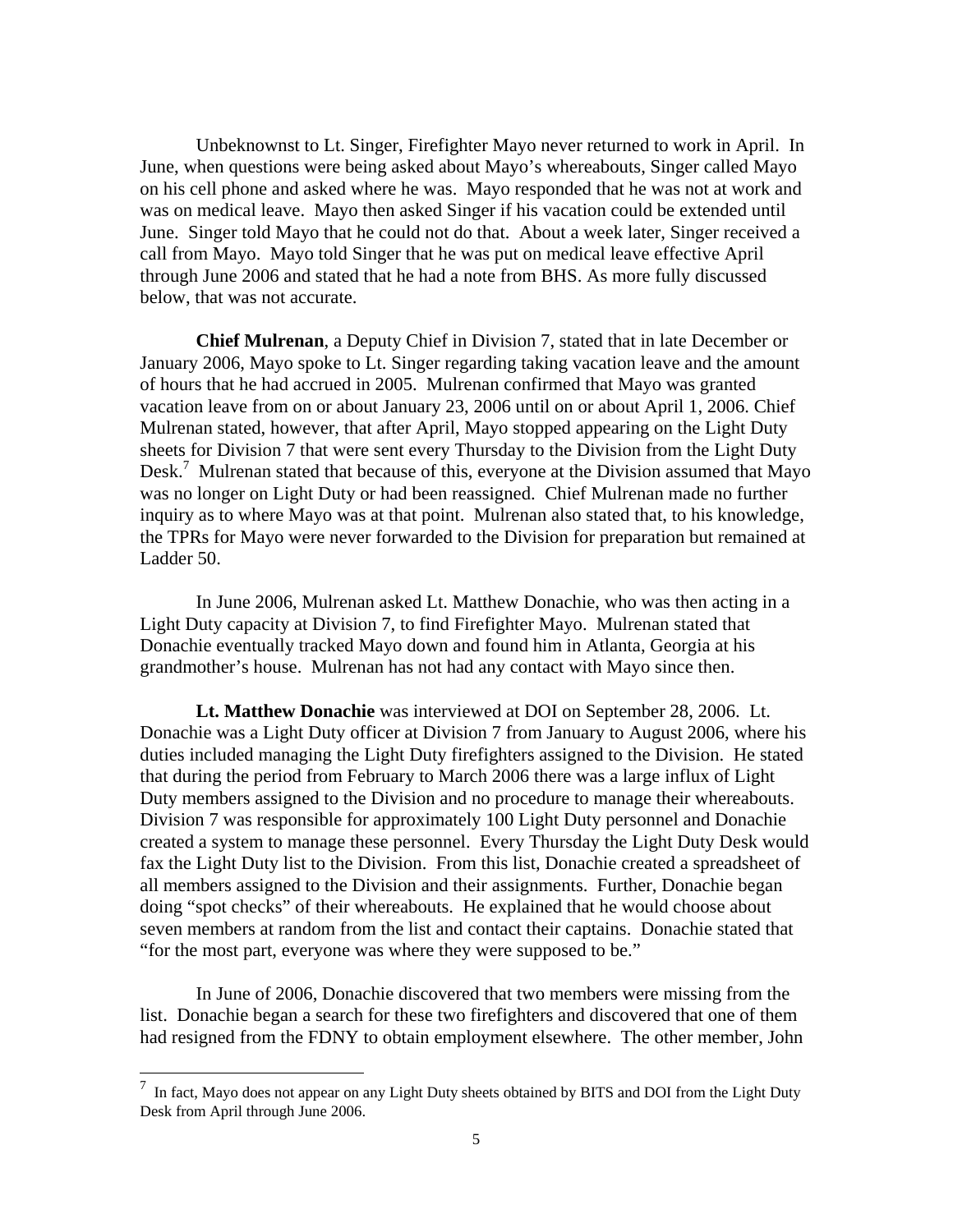Mayo, did not appear on the Light Duty sheet so Donachie began to make phone calls in search of him, beginning with Ladder 50. Donachie went through all of the contact numbers that were on file for Mayo and eventually located him in Atlanta, Georgia. Donachie informed Mayo that he had to report to work. A couple of days after this conversation, Mayo reported to the Division, out of uniform, and Donachie directed him to see Chief Rory Houten at Headquarters.

## **Firefighter John Mayo**

 According to pension records, Mayo filed an application for disability retirement in November 2005. His case was sent to the 1-B board on March 16, 2006. According to FDNY records he has been on Light Duty assigned to Division 7 since December 1, 2005. His duty status did not change until July 5, 2006 when he was put on medical leave. BHS records indicate that Mayo visited BHS doctors six times between December 1, 2005 and June 29, 2006 and was kept on continued Light Duty after every examination. On June 22, 2006, Mayo was interviewed and examined by the 1-B physicians and was awarded disability.

 Firefighter Mayo was interviewed at DOI on October 2, 2006. On January 23, 2006, Mayo stated that he began an approved extended vacation from which he was due back on or about April 1, 2006. He admitted that he did not return to duty after the vacation. Mayo claimed that he was never told when he had to return from vacation even though he admitted he understood that he was approved for about ten weeks beginning January 23, 2006 and ending on or about April 1, 2006. Mayo admitted that he didn't have "unlimited vacation," and he asserted that he should have been on medical leave when his vacation ended. In fact, according to the Department records discussed above, Mayo should have gone back on Light Duty following his vacation as he had not been placed on medical leave. Mayo maintained that in his view, he "should have been" placed on medical leave and didn't think he had to come back to work "until they called him." Indeed, Mayo made what was approximately his fourth visit to BHS on May 13, 2006, where he again saw Dr. Weiden, the doctor did not put him on medical leave, but instead, continued to keep him on Light Duty as a result of this visit. Mayo returned to BHS again on June 3, 2006 and was again kept on Light Duty as a result of this visit. Thus his claim that he "should have been on" medical leave is baseless and was admittedly his view, not that of the Department.

 Mayo stated that on June 10 or 11, he received a call on his cell phone from an officer at Division 7. This officer was later determined to be Lt. Matthew Donachie. While Donachie told DOI that he believed Mayo was in Georgia when he made the call, Mayo stated that he was at the airport in New York when he received the call. Nevertheless, Mayo stated that he continued his trip to Georgia and returned to Division 7 upon his return. Three days later, on June 13, Mayo arrived at FDNY headquarters and spoke to Chief Goldbach.

## **RECOMMENDATIONS AND CONCLUSIONS**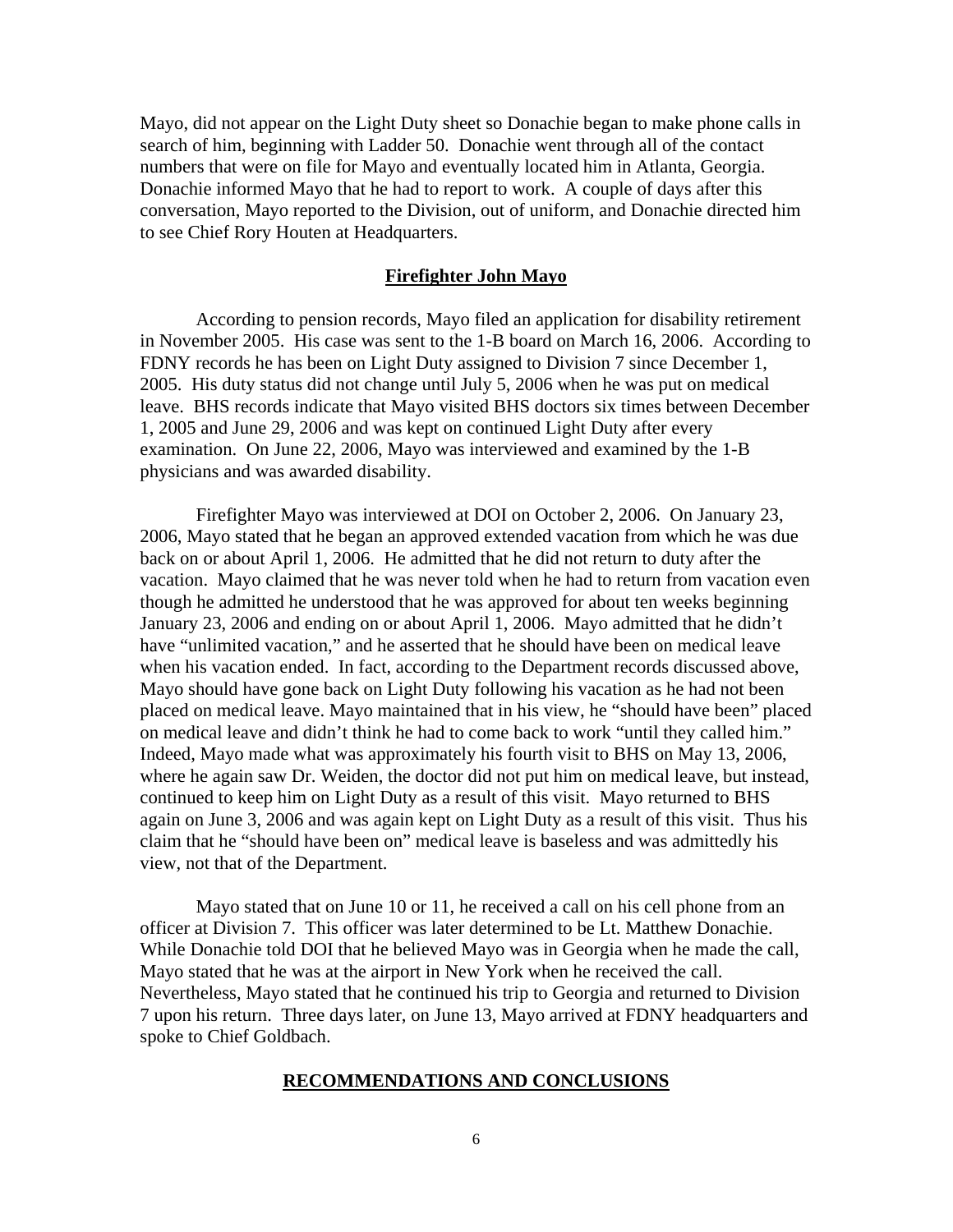Mayo should be disciplined for his failure to show up for work and required to repay any monies owed to the City in connection therewith. Mayo's misconduct makes manifest the main conclusion that is drawn from this investigation, which is that there is virtually no accountability for members assigned to Light Duty positions within the FDNY. Due to the prevalence of members on Light Duty, it cannot be known whether others are or have similarly exploited their Light Duty status. To be sure the majority of members on Light Duty are not exploiting their Light Duty status. However, currently there are no rules and regulations, other than a memo distributed to all borough commands by the Chief of Operations, governing Light Duty assignments of injured members. That memo, dated December 15, 2004, simply states that Light Duty members are required to work 8 hours per day except when they require physical therapy, that they must sign the company journal of the command where they are assigned, and that their supervisors are responsible for filling out their TPRs.

 As it stands presently, members are assigned to Light Duty status by the Bureau of Health Services. Their work status is given to the Light Duty Desk which then notifies the command where that member will report to work. A list of Light Duty members is faxed to each division on Thursday of each week. The division is responsible for the assignment and coordination of Light Duty members.

 Clearly, a written regulation is needed to manage members on Light Duty. The FDNY should be required to strengthen the communication link among BHS, the Light Duty Desk, and commands where the members are assigned to achieve maximum accountability. This can be accomplished by granting BHS and Divisions computer access to the Light Duty Desk to ensure that information on members is readily available.

 Further, officers who are responsible for Light Duty members must be held accountable for their whereabouts. All of the officers in this case, with the exception of Lt. Donachie, failed to notice that Mayo had been missing from work for an extended period of time. Officers should be diligent in making appropriate notifications (e.g. Light Duty Desk) if a Light Duty member fails to report for duty. At the very least, officers should know who is assigned to them and ask questions if the member is absent.

 TPRs must be filled out truthfully and accurately according to the guidelines established by the FDNY. Officers should be required to initial TPRs at the end of each tour. No "X" marks should be entered on TPRs if the member is on Light Duty; only the appropriate Light Duty codes should be used. The FDNY should also consider using technology to keep track of assignments and hours and eliminate TPRs altogether.

 We have shared preliminary findings of this investigation with the FDNY and they have initiated a number of reforms. Specifically, the FDNY has drafted a new Light Duty Policy that will address these aforementioned issues. DOI reviewed the draft policy and the DOI recommendations discussed above are reflected in the draft policy.